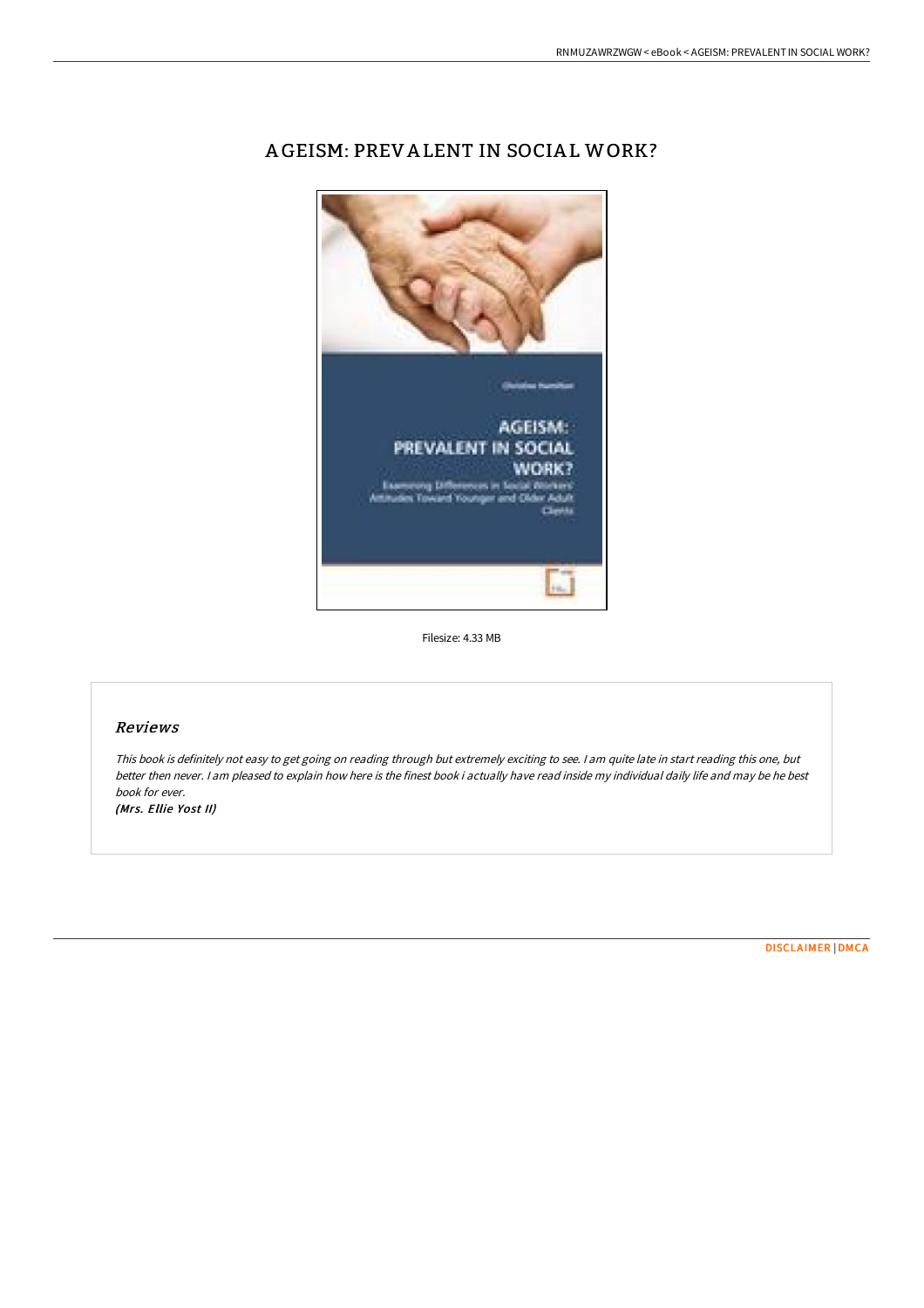### AGEISM: PREVALENT IN SOCIAL WORK?



VDM Verlag Jul 2011, 2011. Taschenbuch. Book Condition: Neu. 220x150x15 mm. This item is printed on demand - Print on Demand Neuware - Do social workers tend to view older adults in negative terms In order to assess differences in social workers' attitudes toward younger and older adult clients, social workers were surveyed. Respondents read a vignette describing a client seeking psychotherapy. The age, gender, and presenting problem of the client were manipulated. After reading the vignette, respondents rated the client. There were no differences on the global evaluation factor between clients described as 35 years old and clients described as 70 years old. However, the younger client was seen as more anxious, and the older client was seen as more slovenly. Responding social workers also indicated how much they would like to work with the client described in their vignette, and how much they felt they could help the client. There were no significant differences due to client age in the respondents' desire to work with the client, but the respondents felt that they would be able to help the younger client more than the older client. Results were interpreted as indicating a need for social workers to be more aware of possible implicitly negative attitudes they may hold toward older clients. 252 pp. Englisch.

B Read AGEISM: [PREVALENT](http://techno-pub.tech/ageism-prevalent-in-social-work.html) IN SOCIAL WORK? Online E Download PDF AGEISM: [PREVALENT](http://techno-pub.tech/ageism-prevalent-in-social-work.html) IN SOCIAL WORK?